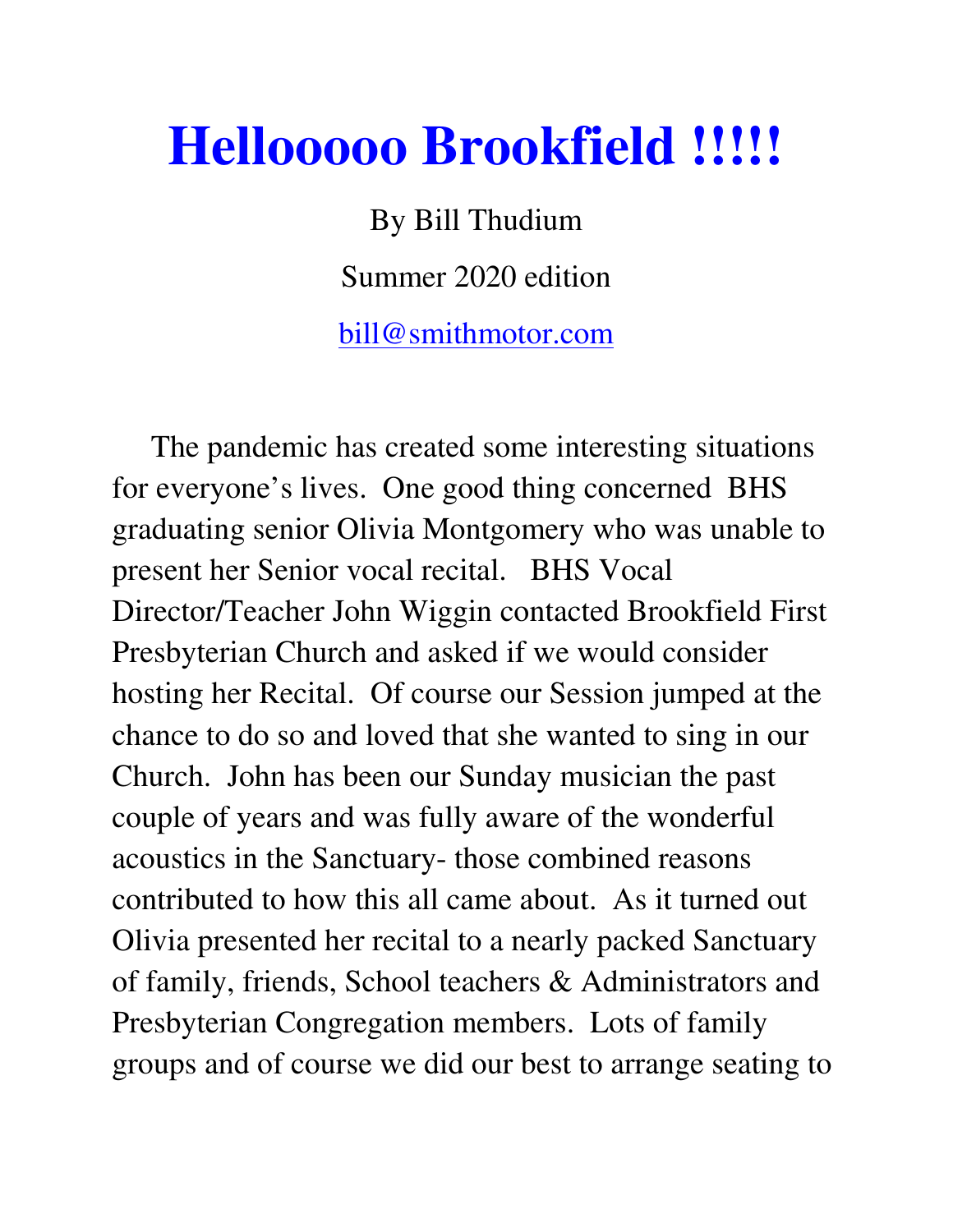socially distance others as much as possible. My goodness is Olivia a talented young lady. It was her  $18<sup>th</sup>$ birthday that day as well so that made the occasion even more special for her. Many of you will remember the Montgomery/Fay families who live south of Brookfield. Martha was our School musical director for many years Lots of musical talent in that family!.

**Senior Graduation** – July  $5<sup>th</sup>$  was the date for the official BHS Class of 2020 graduation. As so many of us did in past years, this class also held their graduation ceremonies at Burlington Field, but under a very different situation. Each graduate was limited to having no more than 10 family/friends in their seating "pods". The pods were located on the field between the 30 yard lines, and socially distanced from each other. Our School Maintenance crew, School officials and numerous volunteers did a great job of preparing the facility for this historic event. The evening was July warm but a decision to wait until 8 p.m. turned out to be the best idea ever as the sun began setting behind the trees on the west and we had a nice breeze for the evening. Everything went off as planned and a huge fireworks display followed the hat tossing ceremony.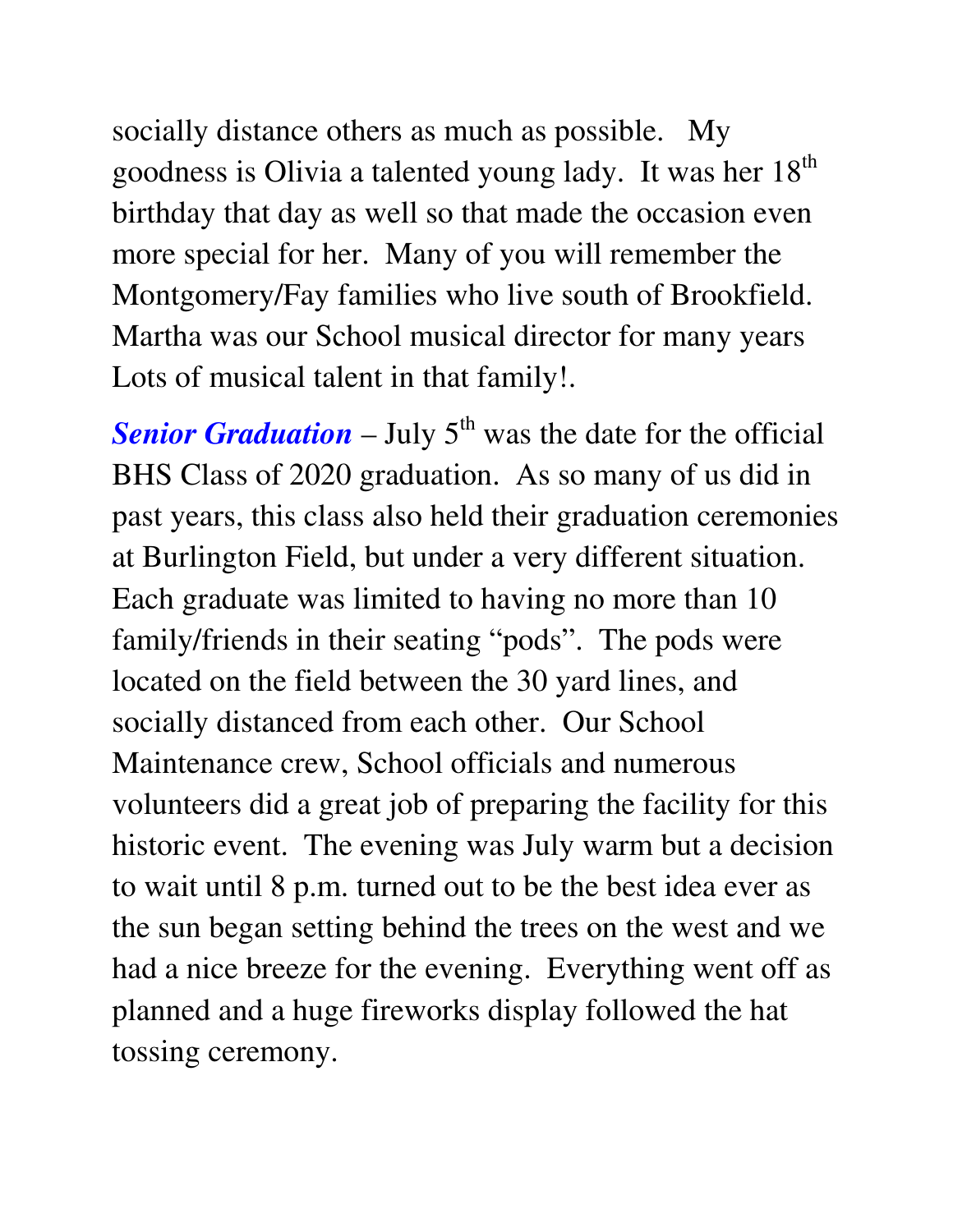## *Annual Great Pershing Balloon Derby* - an

announcement has been made indicating there will be a Balloon Derby this year. Lots of changes of course but the Committee is working feverishly to make changes that will allow folks to see the balloons in different ways. There will not be anything happening this year at the take off/balloon glow site, so that means no place to gather to watch the balloons close up and enjoy the many vendors. As plans are announced I will keep every post thru HB announcements for those planning to attend this great annual event.

## Just received from the Balloon Committee –

**As with everything recently, we have had to implement changes for the 44th Great Pershing Balloon Derby. It is our goal to put on a fun, successful event while keeping your health and safety at the forefront of our minds. After much thought, we felt the following changes were necessary. We will not be having our Friday Night South Main Night Flame or our Saturday Twin Parks activities. We also made the decision to close the Myron Peacher Memorial Launch Field to spectators. We will have balloon flights and our Saturday parade down Main Street and we would be grateful if you would practice social distancing while joining us. We understand the Derby will be very different than years past but we do hope you understand. We plan to fly over Brookfield every flight, weather permitting. So watch for our scheduled flight times and keep your eyes to the skies for the beautiful sight of balloons in the air over Labor Day Weekend!**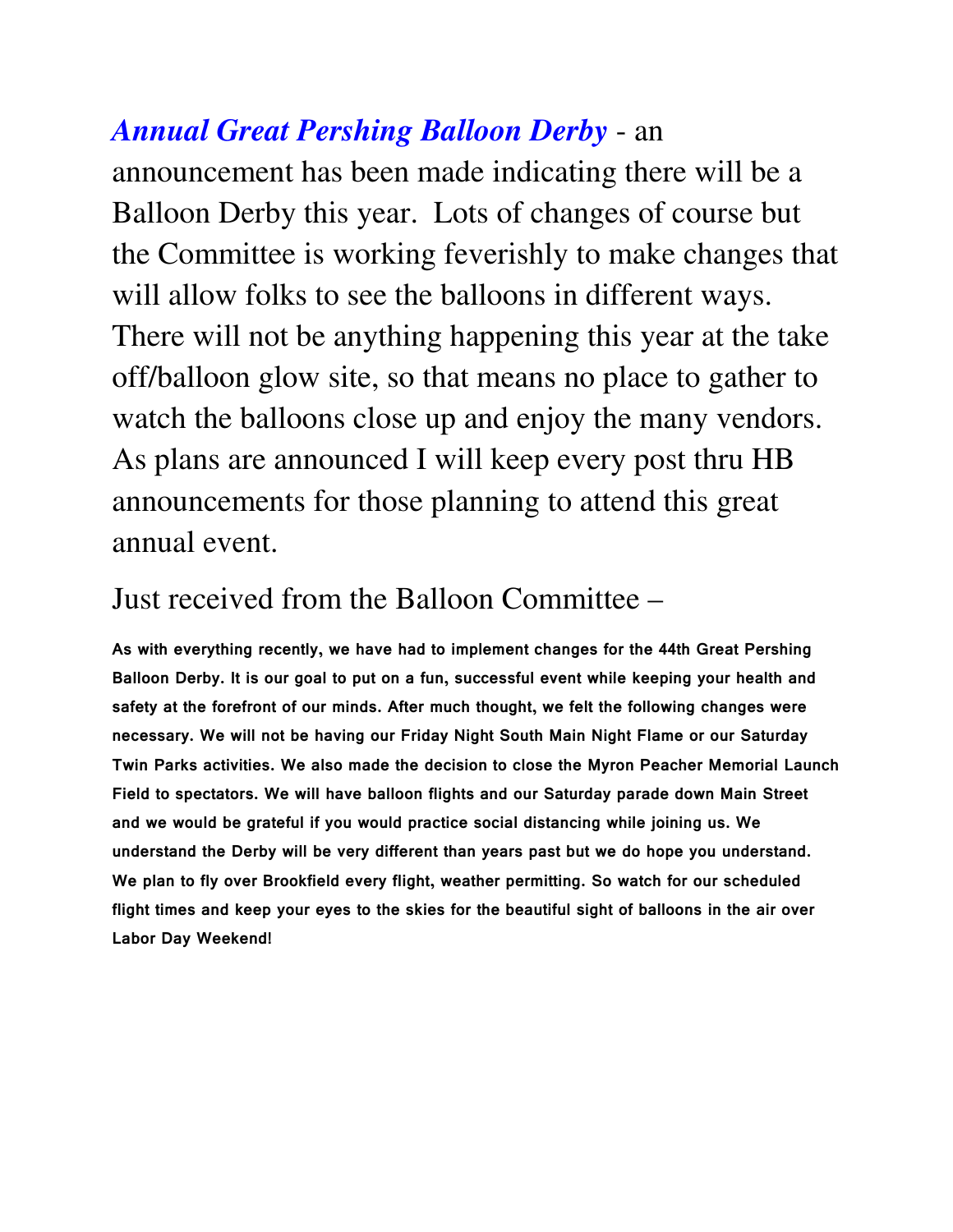*BHS Reopening* – this has been an issue our School Board and Administration has been struggling with much of the spring and summer since the shutdown. Plans now are to reopen the School on August  $24<sup>th</sup>$ . Sports programs are planning to proceed as usual at this point as well. There has been a football camp the past two weeks. Specifics on how exactly things will happen in school will be determined for sure once we get closer to opening. Administrators have created a variety of scenarios which will allow them to make changes on the run. A survey was sent out to residents throughout the District recently and the vast majority of responses from parents indicated they wanted to send their kids back to school. 75% were definite, a smaller percentage at that time were a little iffy and just a very small number indicated they were unwilling to allow their kids back in school based on the situation at that time. Our County has experienced an uptick in Covid numbers the past couple of months but now numbers seems to be trending back down. Hopefully that will be the positive news our hesitant parents have been looking for.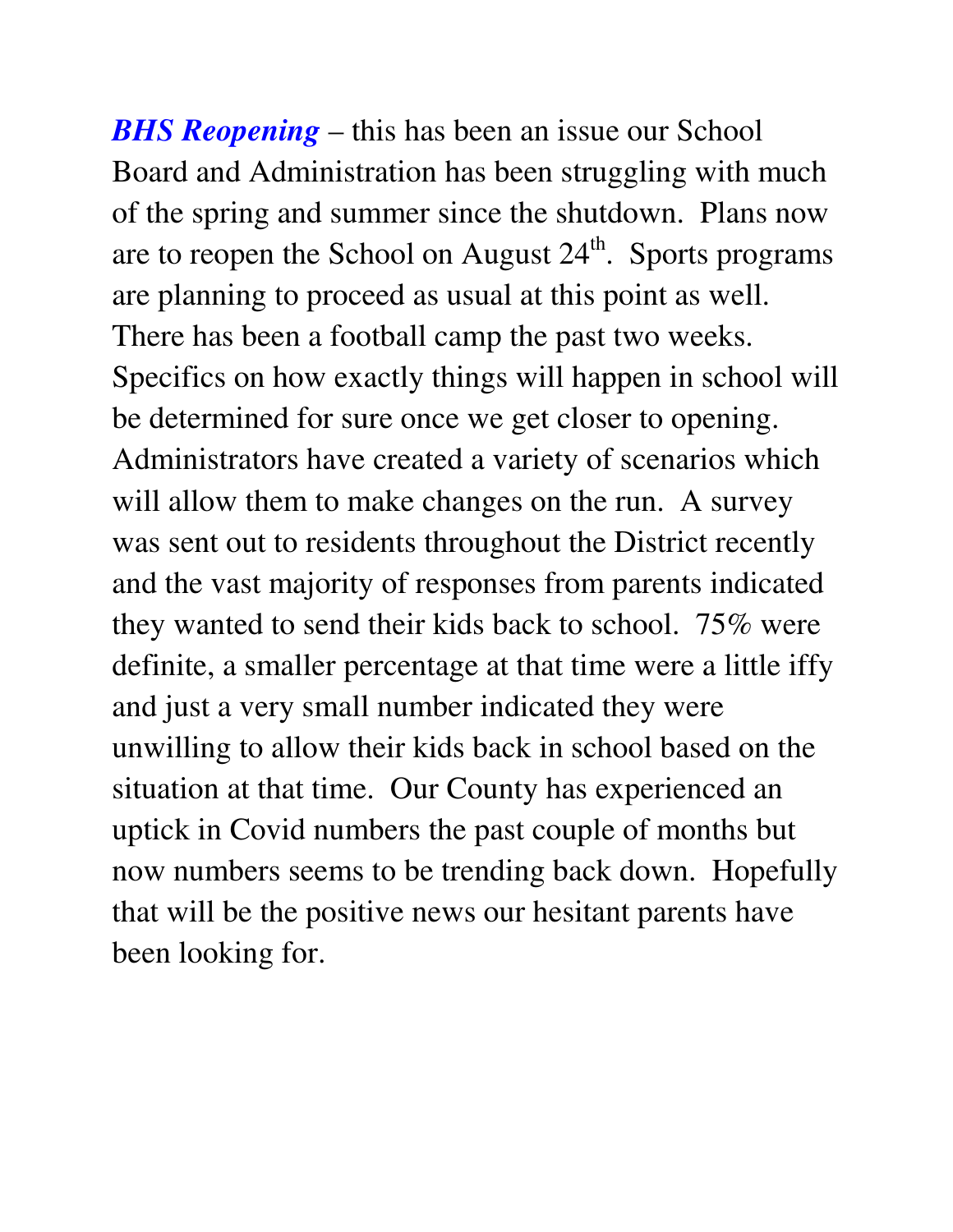*Town is Open Again* – Nearly everyone was ready to get Brookfield opened back up again. Thankfully we followed the State guidelines and did so about a month ago. So nice to see the Parks full of kids again! We see some folks wearing masks and most still social distancing. How much and to what extent will of course depend on how our County is doing this fall. Plans right now are to play it smart and charge ahead toward school, football and Halloween!  $\odot$ 

*Birthdays* – July  $22<sup>nd</sup>$ , Emily Beach, Bob Clawson, Matthew Smith, Devan Lark, July 23<sup>rd</sup>, Teresa Wine, Glenn Huffman, Jenna Long, Dylan Brundage, July 24<sup>th</sup>, Rachel Zumbrunnen, Reagan Tate, July 25<sup>th</sup>, Abigale Park, July 26<sup>th</sup>, Cecilia Spath, Monica Baker, July 27<sup>th</sup>, Kelly Watson, July 28<sup>th</sup>, Liz Wilt, Jerry O'Dell, Danielle Broom, July 29<sup>th</sup>, Alex Clawson, Sue Henry, July 30<sup>th</sup>, Andy Sacarro, Chris Cash, Briana Schneiderheinze, Tressia Snyder, July 31<sup>st</sup>, Isaac Allen, Debbie Shouse, Glenn Wombwell, Aug.  $1<sup>st</sup>$ , Bill Mobley, Sharon Flynn, Aug. 2<sup>nd</sup>, Cheryl Calhoun, Lisa Hedrick, Shane Cavannah, Aug. 3rd, Dianna Grant, Jessica Greenway, Chris King, Chaz Walgren, Aug.  $4<sup>th</sup>$ , Whitley Almond, Laurie Gannon, Josh Maxwell, Cassie McKenzie, Larry Witte, Aug. 5<sup>th</sup>, Cheri York, Frank Gannon, Josh Hannick, Mark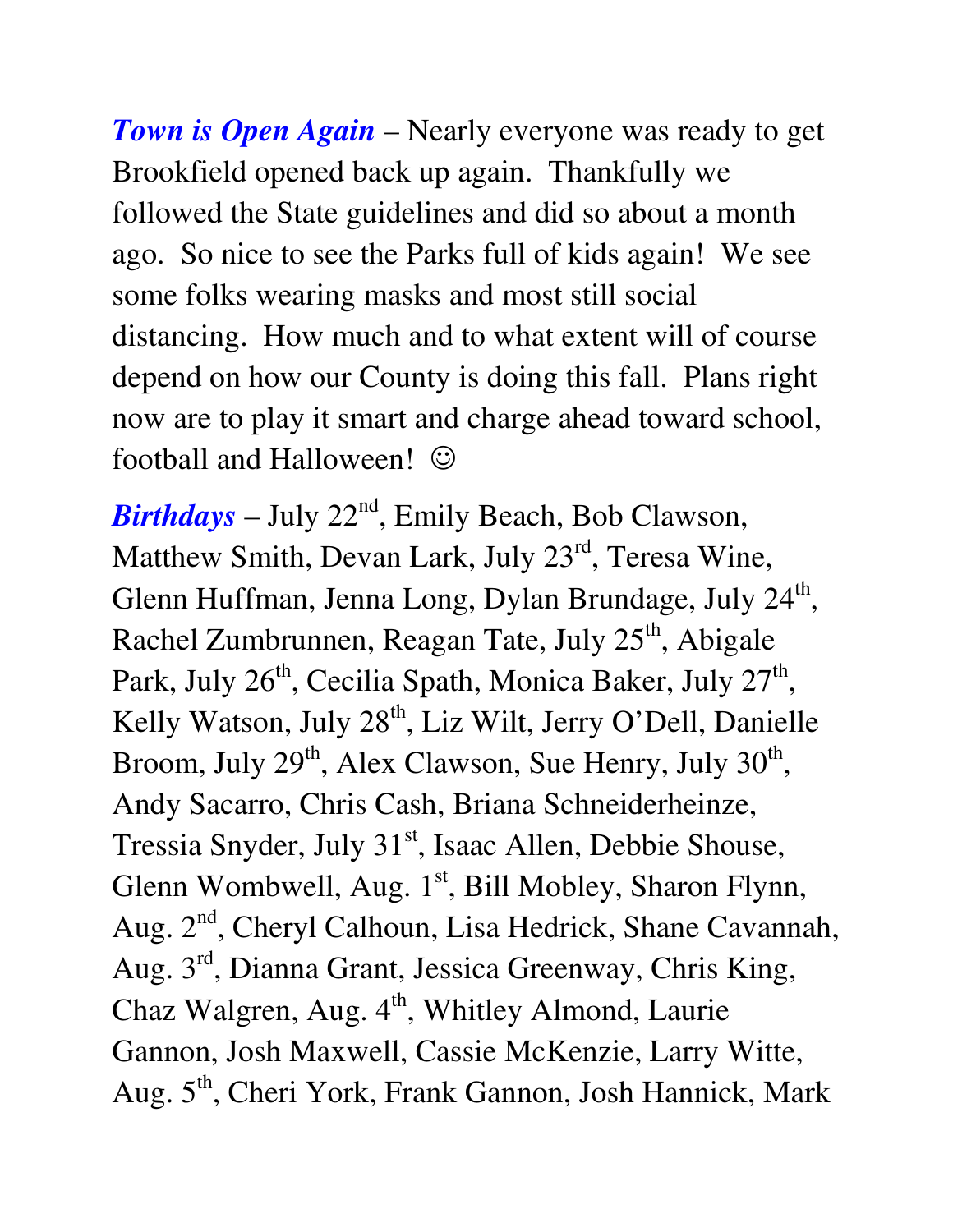Wilkerson, Samantha Young, Bryce Shoemaker, Aug. 6<sup>th</sup>, Sharon McIntyre, D'Etta Scott, Dan Smart, Buck Farrenkopf, Gavin Head, Edward Little, Sammie Gordon, Aug. 7<sup>th</sup>, Mark Cleveland, Page Drescher Corf, Ryan Goodson, Aug. 8<sup>th</sup>, Sharron Connors, Tasha Rogers, Bill Hoffstetter, Beverly Elson, Laura Almond, Kelsey Kennedy, Bob Wessing, Aug. 9<sup>th</sup>, Mike Lowther, Mary Patton, Keeden Schnetzler, Terry Brosemer, Brady Sensenich, Allison Wild, Bruce Williams, Jean Eggerman, Charlene Roe, Bernita St. Clair, Skylar Billingsly, Aug. 10<sup>th</sup>, Leon McIntyre, Don Brumbaugh, Jayden Emery Britton, Aug. 11<sup>th</sup>, Kristi Malloy, Stacey Brown, Rebecca Haley, Aug. 12<sup>th</sup>, Mickey Beach, Brandon Sensenich, Melinda Wilbeck, Aug. 13<sup>th</sup>, David Hardy, Robbie Thompson, Mary Middleton, Mitchell Ayers, Carol Petree, Aug. 14<sup>th</sup>, Heather York, Russ Knowles, Teresa Duncan, Aug. 15<sup>th</sup>, Brynleigh Cordray, Lynn Hahn, Jill Luckert, Colten Futhey, Aug. 16<sup>th</sup>, Barry Smith, Tanya Fast, Brent Sparks, Phoebe Pyrtle, Andrea Hoffman, Stephanie Campbell, Aug. 17<sup>th</sup>, Breana Talton-Cordray, Donna Switzer, Anthony Cupp, Christina Judas, Aug. 18<sup>th</sup>, Rebekah Allen, Eric Stone, Becky Babb, Brian Elson, Austin Lindsay, William Paahlar, Luke Robison, Kalie Gordon, Aug. 19<sup>th</sup>, Coltin Almond, Carla Maggart,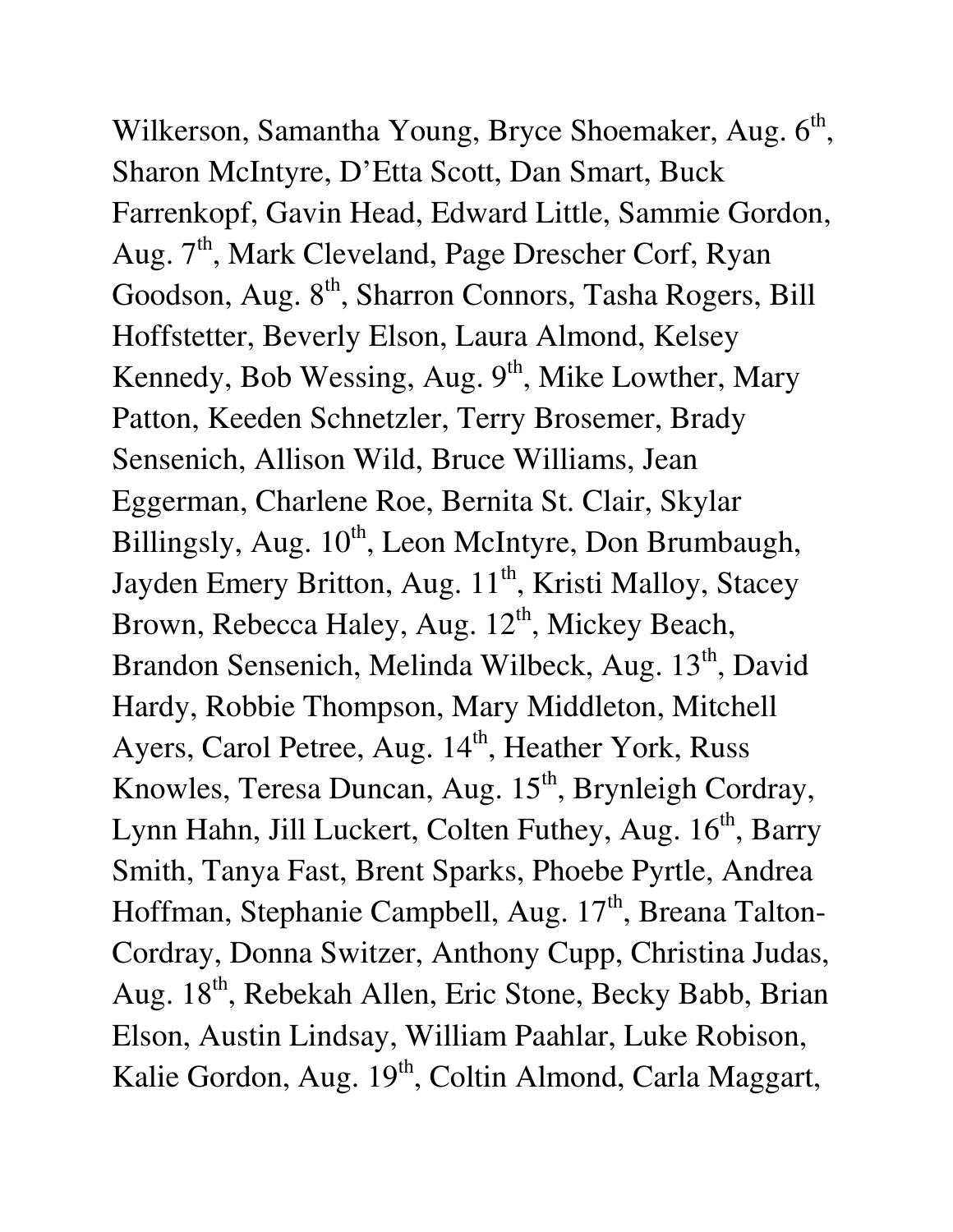Suzan Stephenson, Allison Helton, Susan Marriot, Doug Henry, Aug. 20<sup>th</sup>, Brenda Techau, Bob Peterson, Jacob Leverett, Aug. 21<sup>st</sup>, our Grandson Donavan Parn, Audra Sims Clawson, Mike Scates, Aug. 22<sup>nd</sup>, Mike Lane, Aug. 23<sup>rd</sup>, Bruce McElfrelsh, Mary Nixon, Aug. 24<sup>th</sup>, Shirley Stufflebean, Aug. 25<sup>th</sup>, Alicia Scott Lindsay, Aug. 26<sup>th</sup>, Shaun Kearnes, Mary Almond, Chretien Gillman, Katie Eggerman, Britney Beach, Garrett Roe, Aug. 27<sup>th</sup>, Madison Spath, Nina Bingham, Larry Ellison, Tully Reed, Kevin DeVoy, Aug. 28<sup>th</sup>, Lily Ann Lindsay, JoAnne Horton, Lois Johnson, Austin Potter, Robert Greene, Leslie Helton, Sonja Gillespie, Darlene Gordon, Aug.  $29<sup>th</sup>$ , Rick Standley, Aug.  $30<sup>th</sup>$ , Chas Gamblin, Jake Ball, Cora Kaye, Ron Snyder, Brittany Standley, Dena Still, Martha Montgomery, Aug. 31<sup>st</sup>, Jack Gillespie, our **son in law RJ Staddie, our grand daughter Breckin Thudium**, Paula Hamilton, Marty Clunn.

*Anniversaries* – July 24<sup>th</sup>, Jason & Heidi Beeler, Dan & Lis Daugherity, July  $27<sup>th</sup>$ , Clarke & Penny Burns, July  $28<sup>th</sup>$ , Eric & Abby McCracken, July  $30<sup>th</sup>$ , David & Dana Harmon, Kevin & Shannon Knowles, Aug. Bill & Kathleen Mobley, Jim & Julie Wright, Aug.  $2<sup>nd</sup>$ , Matt & Sara Barra, Junior & Mary Sisson, Dave & Linda Shaw, Aug. 4, Matt & Vanessa Lincoln, Brent & Renatta